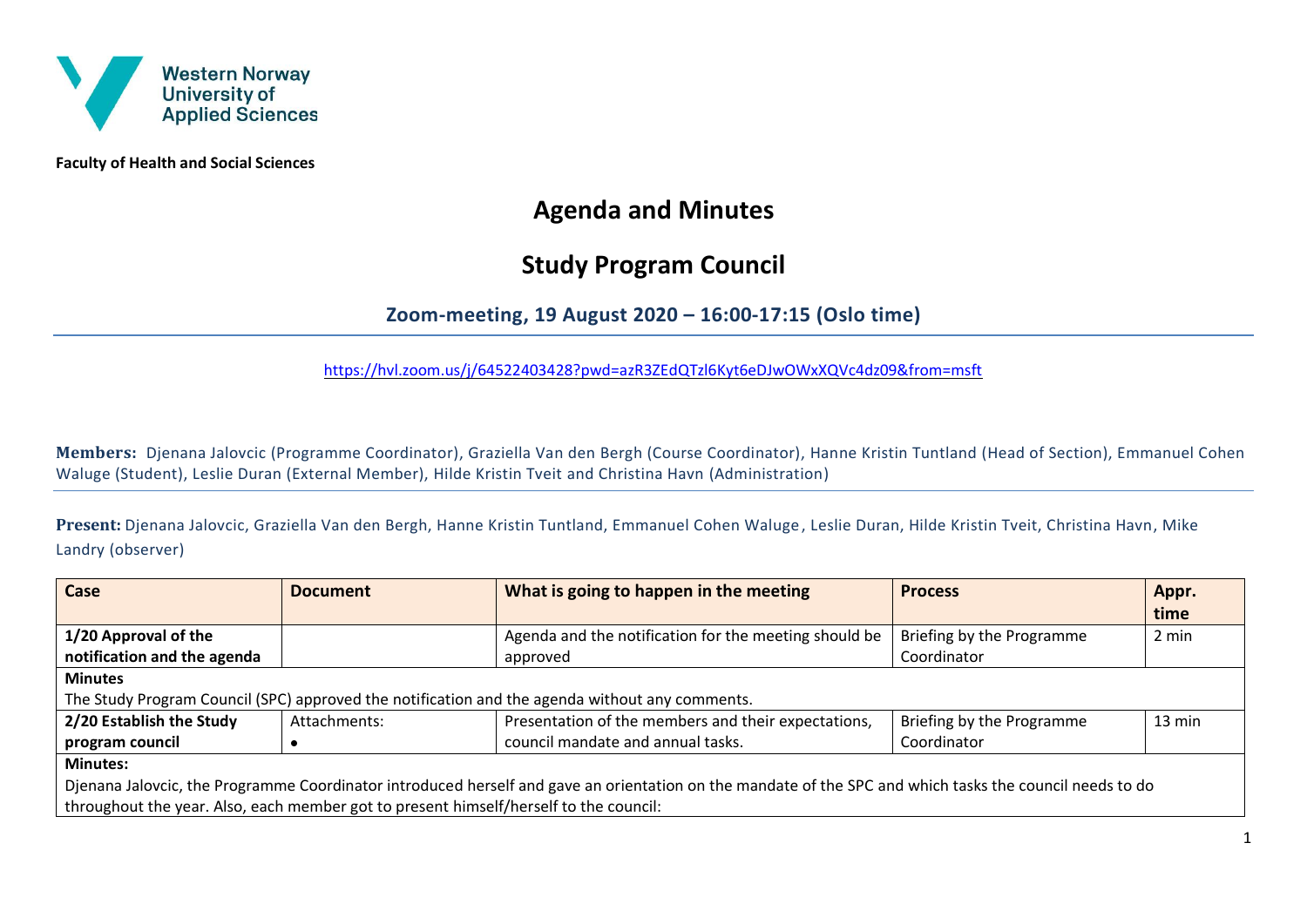- Emmanuel Cohen Waluge elected at the student representative, new student to HVL, currently located in Volda.
- Leslie Duran external member, based in Canada, Professor and Director of University of British Columbia Rehabilitation Sciences Online Programs.
- Graziella Van den Bergh Associate Professor in Physiotherapy at HVL, with a PhD in Anthropology.
- Hanne Kristin Tuntland Docent Professor and the Head of Section for Master in Healthy Ageing and Rehabilitation (MARE), her background is in Occupational Therapy.
- Christina Havn Study Adviser at the faculty, will be taking the minutes and assist in the Study Program Council as secretary.
- Hilde Kristin Tveit Senior Adviser at the Faculty of Health and Social Sciences, working with Education Quality at HVL. Assisting in this meeting only.

| 3/20 MARE Programme | Attachments:          | Presentation of the MARE Programme | Briefing by the Programme | 10 min |
|---------------------|-----------------------|------------------------------------|---------------------------|--------|
| <b>Presentation</b> | Programme description |                                    | Coordinator               |        |
|                     |                       |                                    |                           |        |

#### **Minutes:**

The Programme Coordinator presented the MARE programme on Powerpoint. There are 29 students, with 12 different professional backgrounds from 15 countries. A student group of diverse backgrounds creating a global community in MARE. One third of the students do not have previous experience of studying online. This shows how much support the students will need to integrate in the online tools. 82% of the students will balance studying with work commitments. The presentation itself can be found in the attachments.

Question round from the members, answered mostly by the Programme Coordinator and the Head of Section.

- What was the drop-out percentage in MARE at the start of the programme? There are currently 29 students following the programme. Some have dropped out, for various reasons. This was however expected, as with other study programmes. HVL was prepared for that.
- Why aren't there more elective courses? There is one elective course offered by the MARE Programme giving students an opportunity to take elective courses at other departments and universities, do independent study or transfer credits. HVL will try with a curriculum as it is now and see if there is interest in having more elective courses.
- How is the thesis process? How will the supervision of the thesis be organised? The thesis is a major piece of academic writing worth 40 ECTS credits. The master thesis starts in the first term of the second year of the programme. It can be based on new or existing data, or literature. There are external examiners. The department as well as colleagues from other departments will supervise these students on their thesis.

| $ 4/20$ Framework -          | Attachments:               | Presentation of how the program work to improve the   Briefing by the Head of Section | 20 min |
|------------------------------|----------------------------|---------------------------------------------------------------------------------------|--------|
| Systematic work with quality | <b>Presentation of the</b> | courses and the study program                                                         |        |
| improvement in education     | <b>Education Quality</b>   |                                                                                       |        |
|                              | <b>System at HVL</b>       |                                                                                       |        |
|                              | <b>Quality Framework</b>   |                                                                                       |        |

#### **Minutes:**

The Head of Section presented the Education Quality system at HVL. The information on the quality system is on HVL's webpages, however only in Norwegian. The Quality Framework has been translated to English and shared with everyone with the minutes. The SPC must follow an annual cycle with regular evaluations to be carried out including reference group meeting/class meeting, anonymous evaluation and the final evaluation of the course.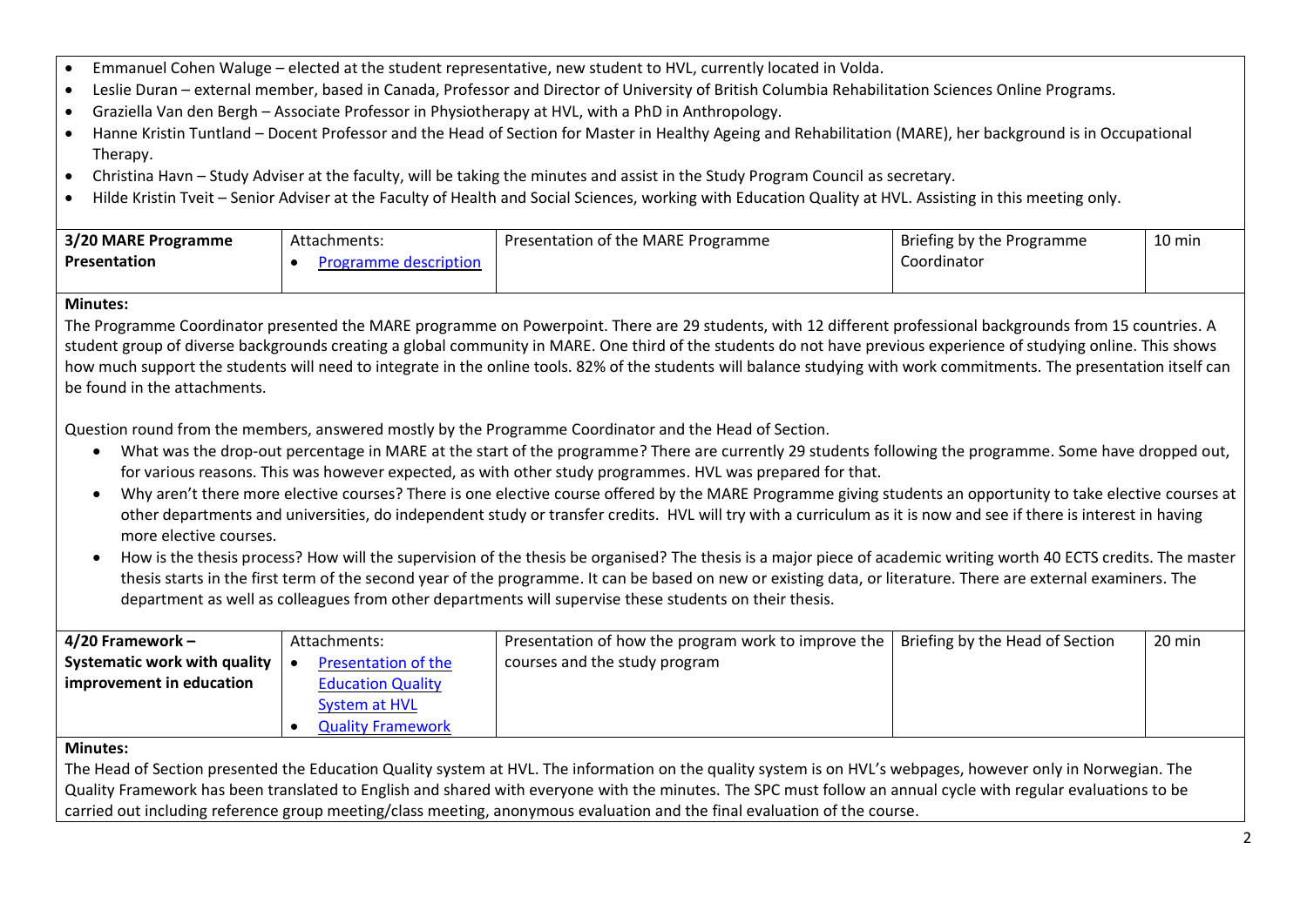Some points of the presentation to be aware of:

- Reference group meeting/class meeting this is to be organised and led by the student representative with the support of the Course Coordinator
- Anonymous evaluation is not yet translated to English. HVL is working on a new evaluation form, and this one will be translated to English.
- Final evaluation of the course this is a meeting for the staff, without students present. This can be a course report and/or a dialogue meeting. However, not mandatory to do both.
- The Course/Programme Coordinator is responsible for conducting the evaluation of the course.
- Some courses will have an external examiner, according to Norwegian University Regulations.

| 5/20 Determine the follow-up<br>form for the study program | Attachments:<br><b>Follow up form</b> | Determine plan for following up course evaluation,<br>anonyms evaluation, external examination etc. | The Programme Coordinator<br>gives a briefing and initiates<br>discussion. | 20 min |
|------------------------------------------------------------|---------------------------------------|-----------------------------------------------------------------------------------------------------|----------------------------------------------------------------------------|--------|
|                                                            |                                       | The Study program council is invited to provide input<br>to the plan                                |                                                                            |        |

#### **Minutes:**

The Programme Coordinator presented the follow-up form 2020-2022 and initiated discussion on the details in the form while inserting what was decided upon. The dates and details for the next study year can be decided at the next meeting in the SPC.

The members gave input to the plan in the follow-up form – the details can be seen in the form itself (attachment). The members also decided upon course evaluation, anonyms evaluation, external examination etc.

### **Class meeting or reference group**

- It was suggested that the programme should have class meeting at the start of the semester, as is done in most other programmes. If the class meeting is chosen as a solution, the course coordinator should introduce first to get the students started, and then leave the meeting to the students.
- A reference group on the other hand can be more efficient to carry out. The council should also consider this solution.
- Given the newness of the programme and students settling in, several members consider a class meeting to be preferable: this encourages dialogue among the students. In a reference group one would rely more on the most outspoken students, not necessarily representing every students' need.
- A reference group should be considered for next year.

Conclusion: all members agree that a Zoom-class meeting is the preferred solution.

#### **Anonymous evaluation of courses**

• The Programme Coordinator suggested that there should be an anonymous survey at the end of each course. Although, the requirement suggests an evaluation of the course every three year. This is up to the council.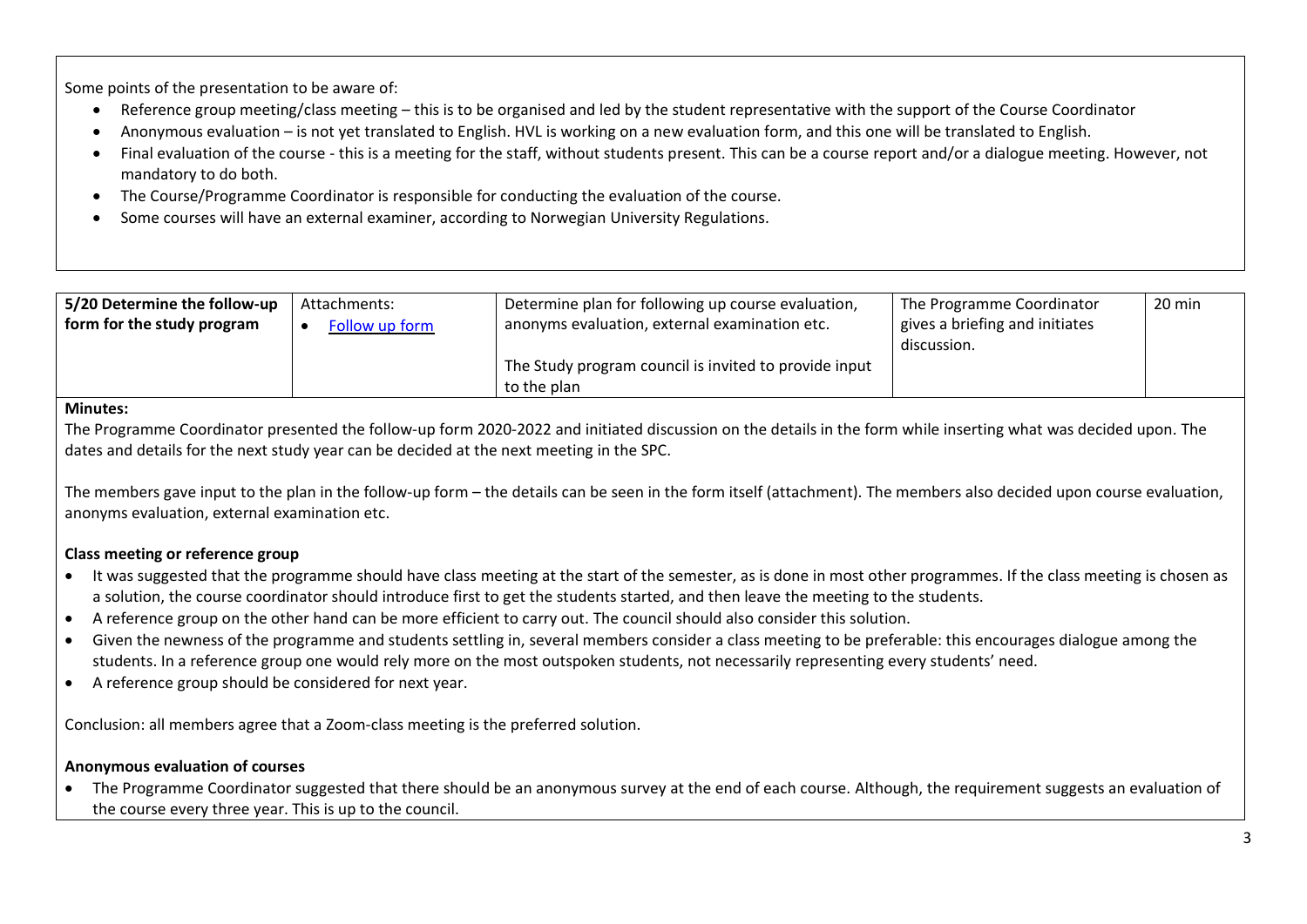| Which tool can be used to create the survey? The council can investigate the matter at a later point.<br>$\bullet$                                                                                                                                                                                                                                                                                                                                                                                                                                                                                                                                                                                                                                                                                                                                                                      |                                                                                  |                                                                                                                                                                                                                                                                                                                                       |                                           |       |  |
|-----------------------------------------------------------------------------------------------------------------------------------------------------------------------------------------------------------------------------------------------------------------------------------------------------------------------------------------------------------------------------------------------------------------------------------------------------------------------------------------------------------------------------------------------------------------------------------------------------------------------------------------------------------------------------------------------------------------------------------------------------------------------------------------------------------------------------------------------------------------------------------------|----------------------------------------------------------------------------------|---------------------------------------------------------------------------------------------------------------------------------------------------------------------------------------------------------------------------------------------------------------------------------------------------------------------------------------|-------------------------------------------|-------|--|
| Conclusion: all members agree to anonymous evaluation after each course.                                                                                                                                                                                                                                                                                                                                                                                                                                                                                                                                                                                                                                                                                                                                                                                                                |                                                                                  |                                                                                                                                                                                                                                                                                                                                       |                                           |       |  |
| Final evaluation (dialogue meeting and/or course report)<br>The course report was suggested, because a written report makes it easier to have something to look back on. However, it was confirmed that the dialogue meeting<br>requires minutes to be taken. The minutes function as a type of written report from the meeting.<br>Conclusion: agreed to have a dialogue meeting (with minutes), but the council can discuss at a later point if it is necessary also with a course report.<br><b>External examinations 2020-2024</b><br>The Programme Coordinator gave a briefing on the plan for the external examinations depending on the course. Information on external examiners can be found on the<br>webpages: https://www.hvl.no/en/hvl-students/examinations/for-examiners-at-hvl/. More information on external examiners will be given at the next meeting if<br>needed. |                                                                                  |                                                                                                                                                                                                                                                                                                                                       |                                           |       |  |
| 6/20 Information                                                                                                                                                                                                                                                                                                                                                                                                                                                                                                                                                                                                                                                                                                                                                                                                                                                                        | Attachments:<br>News regarding the<br>$\bullet$<br>start-up of the<br>programme. | The Study board takes note of the matter                                                                                                                                                                                                                                                                                              | Briefing by the Head of Section           | 5 min |  |
| <b>Minutes:</b><br>The Programme Coordinator presented some more information:<br>1. News on the HVL website about the start-up of the programme.<br>2. The department has sent an application to DIKU - for funding of the student evaluations, to be used in publications to come. Ethical use here has been brought<br>up. Applied for 5 million NOK. To develop and evaluate the study.                                                                                                                                                                                                                                                                                                                                                                                                                                                                                              |                                                                                  |                                                                                                                                                                                                                                                                                                                                       |                                           |       |  |
| 7/20 Other issues                                                                                                                                                                                                                                                                                                                                                                                                                                                                                                                                                                                                                                                                                                                                                                                                                                                                       | Attachments:                                                                     | Next meeting                                                                                                                                                                                                                                                                                                                          | Initiated by the Programme<br>Coordinator | 5 min |  |
| <b>Minutes:</b><br>The date of the next meeting of the SPC:<br>The first student cohort will finish the second year, before the next student cohort starts.<br>$\bullet$                                                                                                                                                                                                                                                                                                                                                                                                                                                                                                                                                                                                                                                                                                                |                                                                                  | It was suggested to do the meeting either 20 <sup>th</sup> January or 19 <sup>th</sup> May 2021. Pros and cons: January is a good time to summarize after the first semester. May will be at<br>the end of the first year of the study programme, summarize the whole year. However, easy to forget how it was in the first semester. |                                           |       |  |